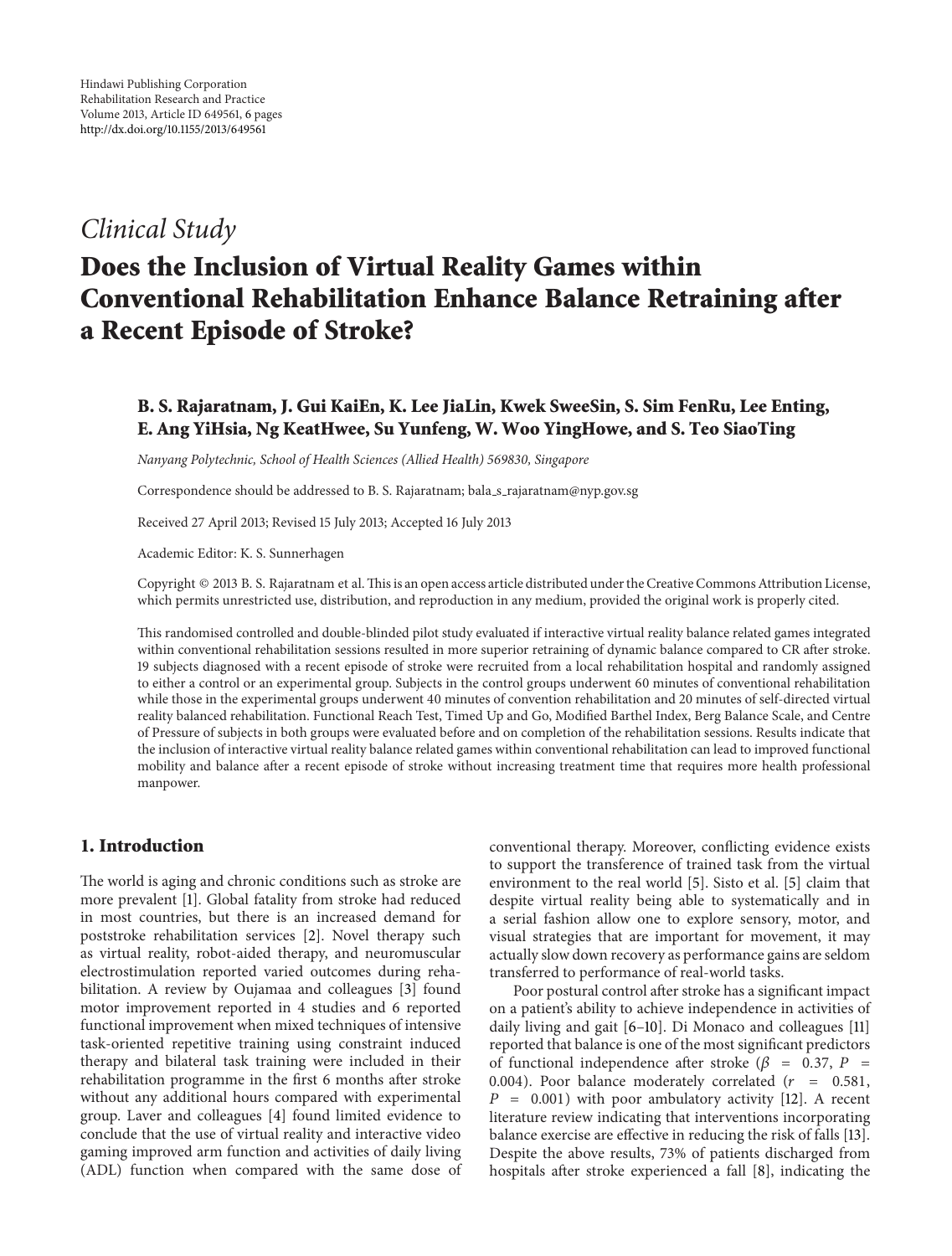importance of effective balance retraining during in-patient rehabilitation.

Dejong et al. [\[14](#page-5-2)] reported a strong association between the amounts of physical therapy time patients received and their level of functional outcomes on discharge. More time spent on gait training was positively associated with better outcomes among patients with total knee arthroplasty ( $\beta$  = 0.160,  $P \le 0.001$  and after stroke ( $\beta = 0.204$ ,  $P \le 0.204$ 0.001). However, due to the worldwide shortage of health care professionals especially in the area of rehabilitation [\[15\]](#page-5-3), patients after stroke were reported to receive an average of only 44 minutes (range: 42.6–45.4 minutes) of physical therapy a day [\[14](#page-5-2)]. Interactive virtual reality games create lifelike three-dimensional environments that can be introduced within rehabilitation to facilitate patients to regain their bodily function with minimal assistance from therapist [\[4](#page-4-4), [5\]](#page-4-5). Virtual reality games were found to be feasible and beneficial when introduced to an elderly patient who experienced recurrent falls [\[16\]](#page-5-4); they decreased Community Balance and Mobility Scale scores and improved reaction time among 12 healthy older adults after 10 weeks of training [\[17](#page-5-5)], and 27 moderate to severe traumatic brain injured individuals reported improvement in balance confidence and function after participating in a virtual reality delivered balance exercise programme for 6 weeks [\[18\]](#page-5-6). However, no randomised controlled trial has evaluated the efficacy of integrating interactive virtual reality balance related games within conventional rehabilitation sessions to retrain dynamic balance and motor recovery among patients after stroke.

This double-blinded and randomised pilot study evaluated the effectiveness of introducing low cost interactive virtual reality balance related games within a conventional rehabilitation programme. The focus was to evaluate if including virtual reality balance related games during inpatient rehabilitation sessions without increasing therapy time would contribute to balance recovery among in-patients after a recent episode of stroke.

#### **2. Material and Method**

The study was approved by Ang Mo Kio Hospital in Singapore and the Projects Committee of the School of Health Sciences (Allied Health) at Nanyang Polytechnic, Singapore (SHS/2009-2010/02/PT).

*2.1. Subjects.* A total of 19 in-patients (age: M = 61.6; SD = 7.8) from the community rehabilitation hospital participated in this study which was conducted over two years. The inclusion criteria were all subjects who had recently experienced a first onset of stroke (days after stroke; mean =  $14.85 \pm 6.8$ ) and were graded to have moderate disability (mRS Grade 3) or moderate severe disability (mRS Grade 4) using the 6-point ordinal hierarchical Modified Rankin Scale. mRS is the most commonly used functional measure in stroke trials and takes around 5 minutes to complete. They also were evaluated to be medically stable and had a Mini-Mental State Examination score of greater than 23 and thus understood how to safely use virtual reality gaming consoles [\(Table 1\)](#page-1-0). Exclusion criteria

<span id="page-1-0"></span>Table 1: Characteristics of subjects in the experiment and control groups.

|                                            | Control group<br>$(n = 9)$ | Experimental<br>group $(n = 10)$ |
|--------------------------------------------|----------------------------|----------------------------------|
| Age in years, mean (SD)                    | 65.33(9.59)                | 58.67 (8.62)                     |
| Gender (male/female)                       | 3/6                        | 4/6                              |
| Side (left/right)                          | 4/5                        | 4/6                              |
| Type of stroke<br>(infarct/haemorrhage)    | 8/1                        | 8/2                              |
| Modified Rankin Scale<br>(Grade 3/Grade 4) | 5/4                        | 6/4                              |
| Days after stroke                          | 15.2(6.3)                  | 14.7(7.5)                        |



Figure 1: Subject standing on the Nintendo Wii-Fit Balance Board attached to a TV screen.

<span id="page-1-1"></span>included terminal diseases, uncontrolled hypertension and angina, and severe spatial neglect or visual impairments. All 19 subjects met the inclusion and exclusion criteria.

*2.2. Experiment Protocol.* Random Allocation Software assigned subjects to either 60 minutes of conventional rehabilitation group (control) or the experimental group which received 40 minutes of conventional rehabilitation with 20 minutes of interactive virtual reality balance related games (Experimental). Subjects in the experimental group were introduced to either a Nintendo Wii-Fit or Microsoft Kinect game console system during rehabilitation. All subjects received 15 sessions of in-patient rehabilitation during their hospital stay.

The Nintendo Wii-Fit programme required subjects to shift their weight during standing in response to the game [\(Figure 1\)](#page-1-1). The Microsoft Kinect game system required them to constantly change their centre of mass in both sitting and standing [\(Figure 2\)](#page-2-0). [Figure 3](#page-3-0) illustrates the experimental procedure.

*2.3. Outcome Measures.* One researcher who was not involved in the interventions and was blinded to the allocation of subjects to their groups' evaluated both groups Functional Reach Test (FRT), Timed Up and Go (TUG), Berg Balance Scale (BBS), Centre of Pressure (CoP), and Modified Barthel Index (MBI) before and after the intervention period. FRT is a quick and easy dynamic test of anterior-posterior stability evaluated when subjects perform one arm forward reach task. The test has an excellent test-retest ( $r = 0.89$ ) and interrater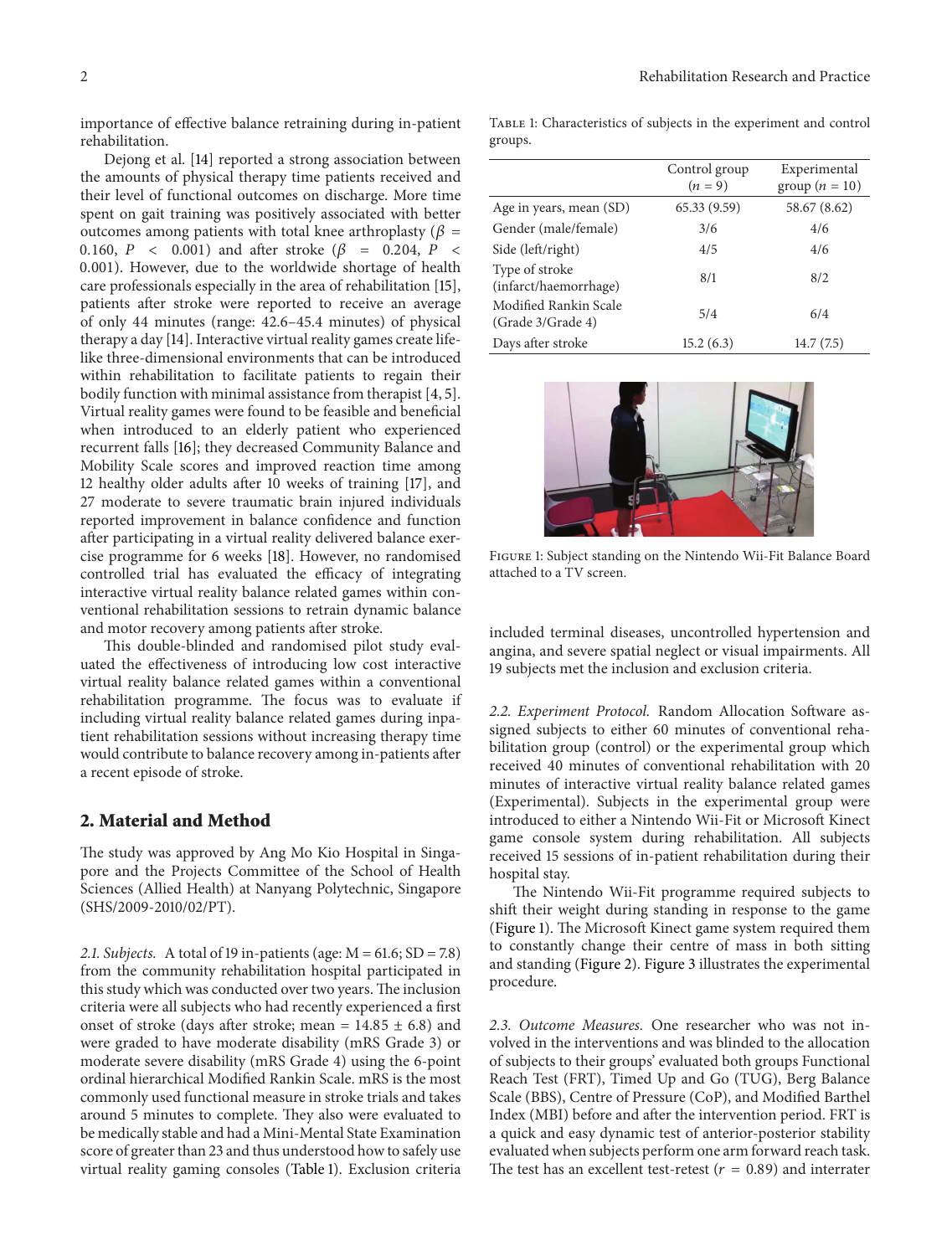| Postintervention differences between |            | Pre-/postdifferences within experimental |                      | Pre-/postdifferences within control |                      |          |
|--------------------------------------|------------|------------------------------------------|----------------------|-------------------------------------|----------------------|----------|
| groups                               |            | group                                    |                      | group                               |                      |          |
|                                      |            | P value                                  | Wilcoxon sign ranked | P value                             | Wilcoxon sign ranked | P value  |
| Mann-Whitney $U$ test                | (2 tailed) | $Z$ -score                               | (2 tailed)           | $Z$ -score                          | (2 tailed)           |          |
| TUG                                  | 24         | 0.394                                    | $-2.201$             | $0.028*$                            | $-2.201$             | $0.028*$ |
| <b>BBS</b>                           |            | 0.400                                    | $-1.604$             | 0.109                               | $-1.604$             | 0.109    |
| CoP                                  | 8.5        | 0.400                                    | $-0.552$             | 0.581                               | $-1.069$             | 0.285    |
| <b>FRT</b>                           | 16         | $0.017*$                                 | $-2.803$             | $0.005*$                            | $-1.363$             | 0.173    |
| MBI                                  | 24         | 0.394                                    | $-2.207$             | $0.027*$                            | $-2.201$             | $0.028*$ |

<span id="page-2-1"></span>Table 2: Postintervention and pre-/postdifferences between and within groups.

 $* P < 0.05$ .



Figure 2: Subject responding to game console images from Microsoft Kinect.

<span id="page-2-0"></span>reliability ( $r = 0.98$ ) and strongly correlated ( $r = 0.78$ ) with BBS [\[19\]](#page-5-7).

TUG assesses functional mobility and claims to predict those at risk of falls if their timing is greater than 14.7 sec [\[20\]](#page-5-8). Furthermore, TUG has a strong correlation ( $r = -0.79$ ) with Barthel Index [\[20](#page-5-8)]. BBS evaluates subjects' ability to maintain balance while performing 14 everyday functional tasks. It has a good internal consistency, test-retest and interrater reliability ( $r \geq 0.75$ ), and construct validity ( $r \geq 0.60$ ) with Modified Barthel Index [\[21](#page-5-9)].

Center of Pressure (CoP) sway was measured using the Nintendo Wii-Fit Board. This device evaluated balance and was reported to be comparable with force platforms with a high test-retest reliability (ICC =  $0.77-0.89$ ) [\[22\]](#page-5-10). The Modified Barthel Index (MBI) assessed the level of one's functional independence and reported to have a high interrater reliability and internal consistency [\[23](#page-5-11)].

*2.4. Data Analysis.* Data collected from this pilot study were evaluated and found not to be normally distributed. Thus, data were evaluated with Mann-Whitney  $U$  tests for betweengroup differences at baseline and after intervention.Wilcoxon sign ranked test determined within-subject changes between the baseline and post-intervention values in both groups. Data were analysed with intent-to-treat analyses. The level of significance was set at  $P < 0.05$ . The data were analysed using SPSS (version 17.0 for Windows, SPSS Inc., Chicago, IL, USA).

### **3. Results**

*3.1. Outcome Measures between Groups.* Mann-Whitney tests found no significant differences in baseline measure of all outcomes measures in both groups (TUG:  $U = 18$ ,  $P =$ 1.000; BBS:  $U = 0.5$ ,  $P = 0.570$ ; COP:  $U = 50$ ,  $P = 0.857$ ; FRT:  $U = 44.5, P = 0.968; MBI: U = 13.5, P = 0.485$ . This implied both groups baselines were similar, and thus comparison after intervention would reveal intervention effect. There was a significant difference in FRT scores between the experimental and control groups after 15 sessions of rehabilitation ( $U =$ 16,  $P = 0.017$ ). There were no statistically significant differences in all other outcome measures after intervention between the control and experiment groups [\(Table 2\)](#page-2-1). FRT was significantly correlated with BBS ( $r = 0.807$ ,  $P = 0.028$ ).

*3.2. Outcome Measure within the Experiment Group.* The introduction of low cost interactive virtual reality balanced related games within a conventional rehabilitation programme significantly improved TUG, FRT, and MBI scores [\(Table 2\)](#page-2-1).

*3.3. Outcome Measure within Control Group.* 15 sessions of convention therapy resulted in significant improvements in TUG and MBI scores [\(Table 2\)](#page-2-1).

#### **4. Discussion**

This randomised controlled and double-blinded pilot study found that introducing interactive virtual reality balance related games within the standard treatment time of conventional therapy sessions over 15 sessions was equally effective as conventional therapy alone to retrain balance after a recent episode of stroke. The inclusion of virtual reality games without providing any additional therapy time or professional intervention to the experimental group significantly improved their Functional Reach Test mean scores by more than the double compared with the control group (experimental group's mean =  $5.1020 \pm 2.9144$  versus control group's mean =  $1.5544 \pm 3.54079$ ).

Smith et al. [\[19](#page-5-7)] reported that Functional Reach Test is a dynamic test of one's anterior-posterior stability and strongly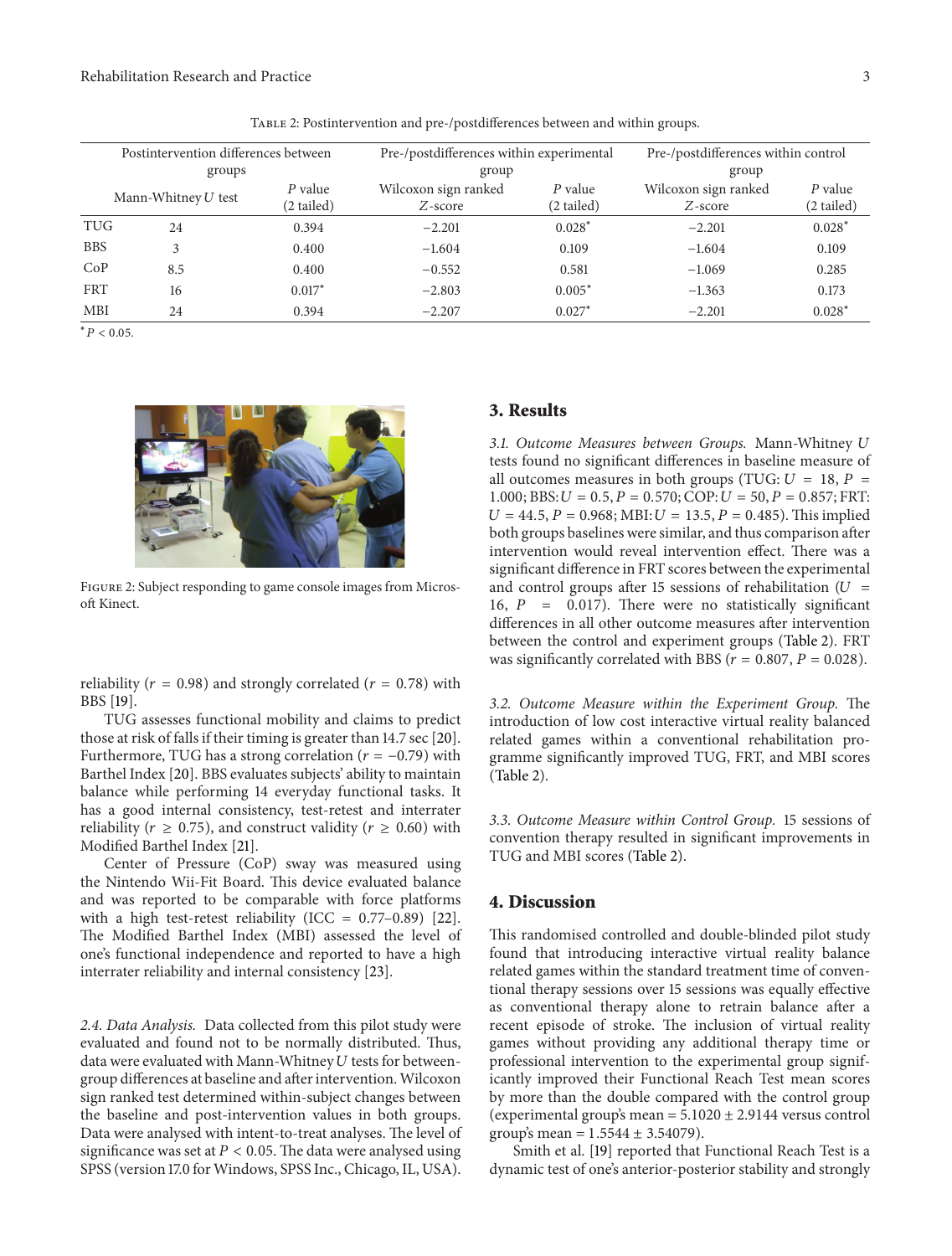

<span id="page-3-0"></span>FIGURE 3: Flow chart of the experiment procedure. <sup>†</sup>BBS = Berg Balance Scale, FRT = Functional Reach Test, CoP = Centre of Pressure using Nintendo Wii-Fit, TUG = Timed Up and Go, MBI = Modified Barthel Index.

correlated with Berg Balance scores. Our results concur with their findings. We also found a strong correlation ( $r = 0.807$ ,  $P = 0.028$ ) between these two outcome measures. Our findings also support the hypothesis that participation in interactive virtual reality balance related games was more effective than conventional exercises to maintain postural stability during walking as it replicates the load-unloading sway strategy at the hip [\[24\]](#page-5-12). Moreover, the elderly rely more on hip control to regulate their balance during walking compared to young adults [\[25](#page-5-13)]. Cumulatively, the results indicate that interactive virtual reality balance related games within conventional rehabilitation programmes retrains one's Centre of Pressure in different directions, ranges and speeds frequently and elicits effective ankle and hip postural control strategies to maintain functional mobility affected with increase age [\[24\]](#page-5-12).

The results of this robust pilot study conducted on patients after a recent stroke extends finding found among "healthy" older adults that virtual reality games placed greater demands and challenges on one's neuromuscular system compared to conventional balance programmes [\[26](#page-5-14)]. Our results add further evidence to support the already large pool of published literature that report that interactive virtual reality balance related games can improve balance and mobility after stroke and in the elderly [\[26](#page-5-14)[–28\]](#page-5-15), participants with balance impairment [\[29\]](#page-5-16), healthy older persons [\[24](#page-5-12), [30](#page-5-17)], and middle-aged adults [\[31](#page-5-18)]. We found introducing subjects who experienced a recent episode of stroke to virtual reality balance related games within their rehabilitation programme which resulted in 33% more recovery of functional mobility (a.k.a. TUG score) and 28% more independence in activities of daily living (a.k.a. MBI score) than those who received only conventional therapy. We hypothesise that virtual reality balance related games designed to mimic conventional rehabilitation goals of retraining timely, goal directed, and rapid postural weight shift led to patients in the experimental group experiencing greater improvement in functional mobility and independence in their activities of daily living. Deutsch et al. [\[27](#page-5-19)] and Sugarman et al. [\[28](#page-5-15)] reported that persons introduced to Nintendo Wii-Fit programme increased their gait speed, walking endurance, balance, and dual tasks mobility scores. Sugarman et al. [\[28](#page-5-15)] reported that introducing virtual reality games to an 86-yearold patient five weeks after stroke resulted in a 10-second improvement in TUG.

Conventional balance training during rehabilitation led to poor engagement and lack of interest by patients due to repetitive practice of the same exercises [\[32](#page-5-20), [33\]](#page-5-21). However, Meldrum et al. [\[29](#page-5-16)] found patients after stroke enjoyed and preferred virtual reality balance games to conventional therapy. Creating a degree of engagement and fun motivated and improved their compliance [\[29\]](#page-5-16) and increased their attention span to spend more time on their rehabilitation programme [\[24](#page-5-12), [32](#page-5-20)]. Interactive virtual reality balance related games also provided immediate visual feedback of their performance and empowered them with a sense of control over their recovery as they engaged in more self-practice in a fun manner [\[32,](#page-5-20) [34](#page-5-22)[–36\]](#page-5-23). A recent Cochrane review found exposing older adults to multiple exercises types had greater impact on improving balance compared to one exercise type [\[37](#page-5-24)]. Virtual reality games incorporate multiple actions within a game and exposed one to different levels of difficulties which may explain the improvement in dynamic stability and balance.

The finding of this pilot study could encourage physical therapist to introduce interactive virtual reality games during rehabilitation to those who have physical and cognitive abilities to take responsibility for their recovery. Properly selected virtual reality games can be socially engaging, entertaining, and readily accepted and enjoyed by most patients [\[38,](#page-5-25) [39](#page-5-26)].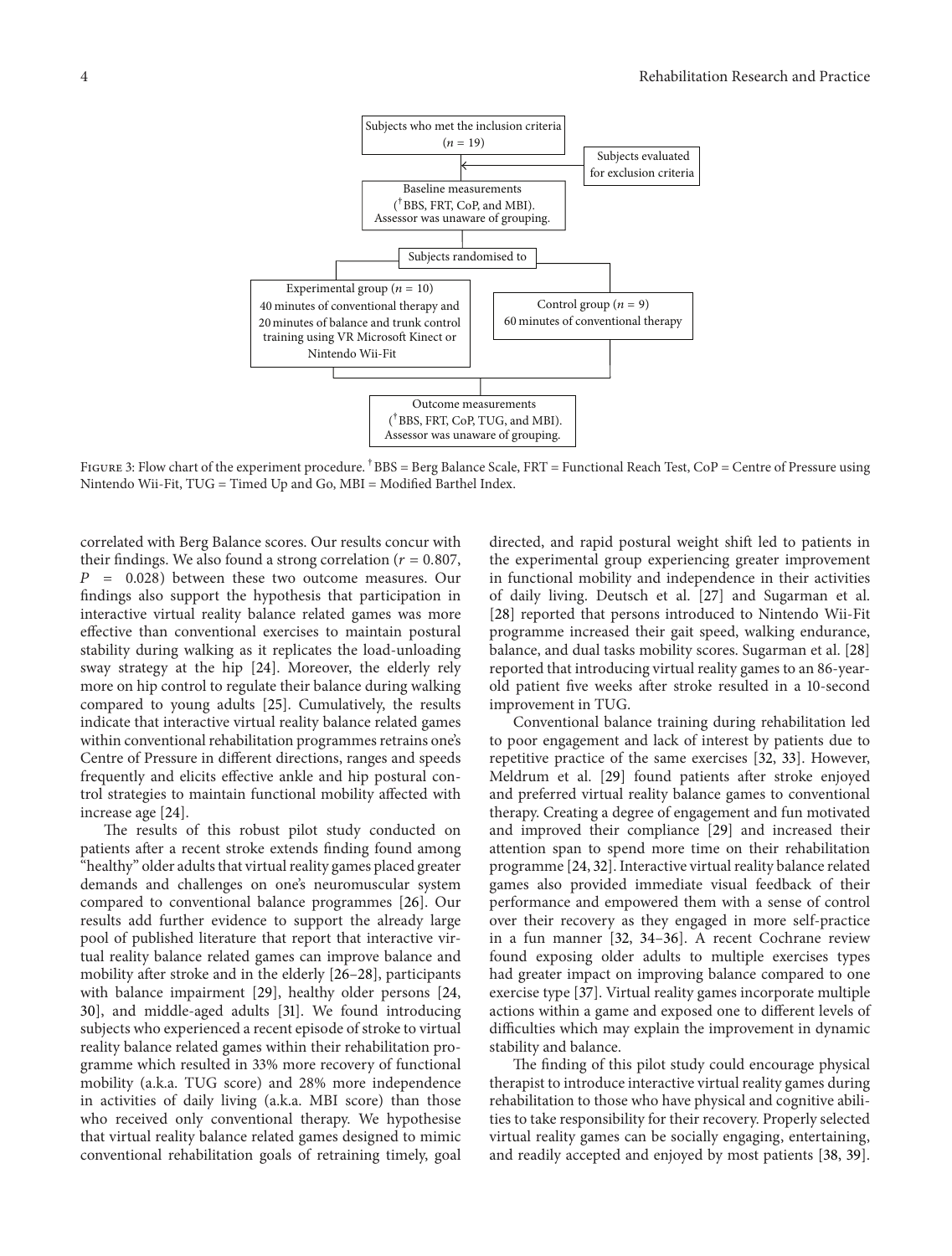Physical therapist should work with interactive digital media professions to design games that are aligned with therapeutic goals and do not encourage adaptive postural reactions [\[38\]](#page-5-25).

Moreover, the games can be performed safely and effectively at any time and at any location including within and outside rehabilitation sessions with older adults [\[24,](#page-5-12) [28\]](#page-5-15), those with mild Alzheimer's disease [\[40\]](#page-5-27), and communitydwelling fallers over 70 years of age [\[41](#page-5-28)]. We recommend that physical therapist carefully selects patients who will benefit from virtual reality games and assigns a general care staff or family member to be present for their safety when performing virtual reality enhanced rehabilitation.

We found that participation in 20 minutes of interactive virtual reality balance related games integrated within a rehabilitation session frees up 33% of physical therapist's time. Physical therapist could utilise the time gain with the introduction of virtual reality games with other patients that require more intensive therapy. Interactive virtual reality games should be welcome within rehabilitation session as this pilot study found it improved efficacy and efficiency of busy and scarce physical therapy professionals.

*Limitations.* The main limitation of this pilot study was the small sample size. The results could be considered to be false positive. Post hoc evaluation indicated that future studies should involve a minimum of 50 subjects in each group to have a large effect size. Moreover, the selection of patients in this study reflects those with moderate disability based on the Modified Rankin Scale. Thus, the results cannot be generalised to rehabilitation of all patients after stroke.

Furthermore, this study did not evaluate the long-term effects of interactive virtual reality balance related games within rehabilitation. "Correct" motor performance could be achieved by introducing motion sensors especially during practice sessions outside therapy time. This is important as early stage rehabilitation should maximise neuroplasticity by facilitating return of "normal" motor recovery rather than compensatory movement patterns.

## **5. Conclusion**

Interactive virtual reality balance related games are a viable adjunct to include within conventional rehabilitation sessions without increasing treatment time or requiring more professional attention. It was well received by in-patients and resulted in improvement in balance. Well-designed games based on therapeutic principles will empower patients to be involved in their rehabilitation while freeing up scarce therapist's time. A larger scale randomised control trial is required to confirm our findings and further evaluate the long-term effects of introducing virtual reality games as self-initiated exercises within the rehabilitation protocol of patients after stroke.

## **Conflict of Interests**

All the authors declare that they did not obtain any financial support or gain from suppliers of Nintendo Wii-Fit or Microsoft Kinect game console systems used in this study. There is no other conflict of interests in preparation of this paper.

#### **Acknowledgments**

The authors thank the subjects and staff from Ang Mo Kio Thye Hua Kuan Hospital for their support and assistance to conduct this study. Special thanks also go to Tim Xu Tian Ma and Kishan Kumar for their contribution to this project. The authors sincerely appreciate Jerome-Christian Ng Zhilong contribution to presenting initial results at the 6th International Convention on Rehabilitation Engineering and Assistive Technology in 2012.

#### <span id="page-4-0"></span>**References**

- <span id="page-4-1"></span>[1] K. Christensen, G. Doblhammer, R. Rau, and J. W. Vaupel, "Ageing populations: the challenges ahead," *The Lancet*, vol. 374, no. 9696, pp. 1196–1208, 2009.
- <span id="page-4-2"></span>[2] V. L. Feigin, C. M. Lawes, D. A. Bennett, S. L. Barker-Collo, and V. Parag, "Worldwide stroke incidence and early case fatality reported in 56 population-based studies: a systematic review," *The Lancet Neurology*, vol. 8, no. 4, pp. 355–369, 2009.
- <span id="page-4-3"></span>[3] L. Oujamaa, I. Relave, J. Froger, D. Mottet, and J.-Y. Pelissier, "Rehabilitation of arm function after stroke. Literature review," *Annals of Physical and Rehabilitation Medicine*, vol. 52, no. 3, pp. 269–293, 2009.
- <span id="page-4-4"></span>[4] K. E. Laver, S. George, S. Thomas, J. E. Deutsch, and M. Crotty, "Virtual reality for stroke rehabilitation," *Cochrane Database of Systematic Reviews*, vol. 9, Article ID CD008349, 2011.
- <span id="page-4-5"></span>[5] S. A. Sisto, G. F. Forrest, and D. Glendinning, "Virtual reality applications for motor rehabilitation after stroke," *Topics in Stroke Rehabilitation*, vol. 8, no. 4, pp. 11–23, 2002.
- <span id="page-4-6"></span>[6] R. W. Bohannon and K. M. Leary, "Standing balance and function over the course of acute rehabilitation," *Archives of Physical Medicine & Rehabilitation*, vol. 76, no. 11, pp. 994–996, 1995.
- [7] K. N. K. Fong, C. C. H. Chan, and D. K. S. Au, "Relationship of motor and cognitive abilities to functional performance in stroke rehabilitation," *Brain Injury*, vol. 15, no. 5, pp. 443–453, 2001.
- <span id="page-4-9"></span>[8] A. Forster and J. Young, "Incidence and consequences of falls due to stroke: a systematic inquiry," *British Medical Journal*, vol. 311, no. 6997, pp. 83–86, 1995.
- [9] J.-H. Lin, C.-L. Hsieh, S.-F. Hsiao, and M.-H. Huang, "Predicting long-term care institution utilization among postrehabilitation stroke patients in Taiwan: a medical centre-based study," *Disability and Rehabilitation*, vol. 23, no. 16, pp. 722–730, 2001.
- <span id="page-4-7"></span>[10] K. J. Sandin and B. S. Smith, "The measure of balance in sitting in stroke rehabilitation prognosis," *Stroke*, vol. 21, no. 1, pp. 82– 86, 1990.
- <span id="page-4-8"></span>[11] M. Di Monaco, M. Trucco, R. Di Monaco, R. Tappero, and A. Cavanna, "The relationship between initial trunk control or postural balance and inpatient rehabilitation outcome after stroke: a prospective comparative study," *Clinical Rehabilitation*, vol. 24, no. 6, pp. 543–554, 2010.